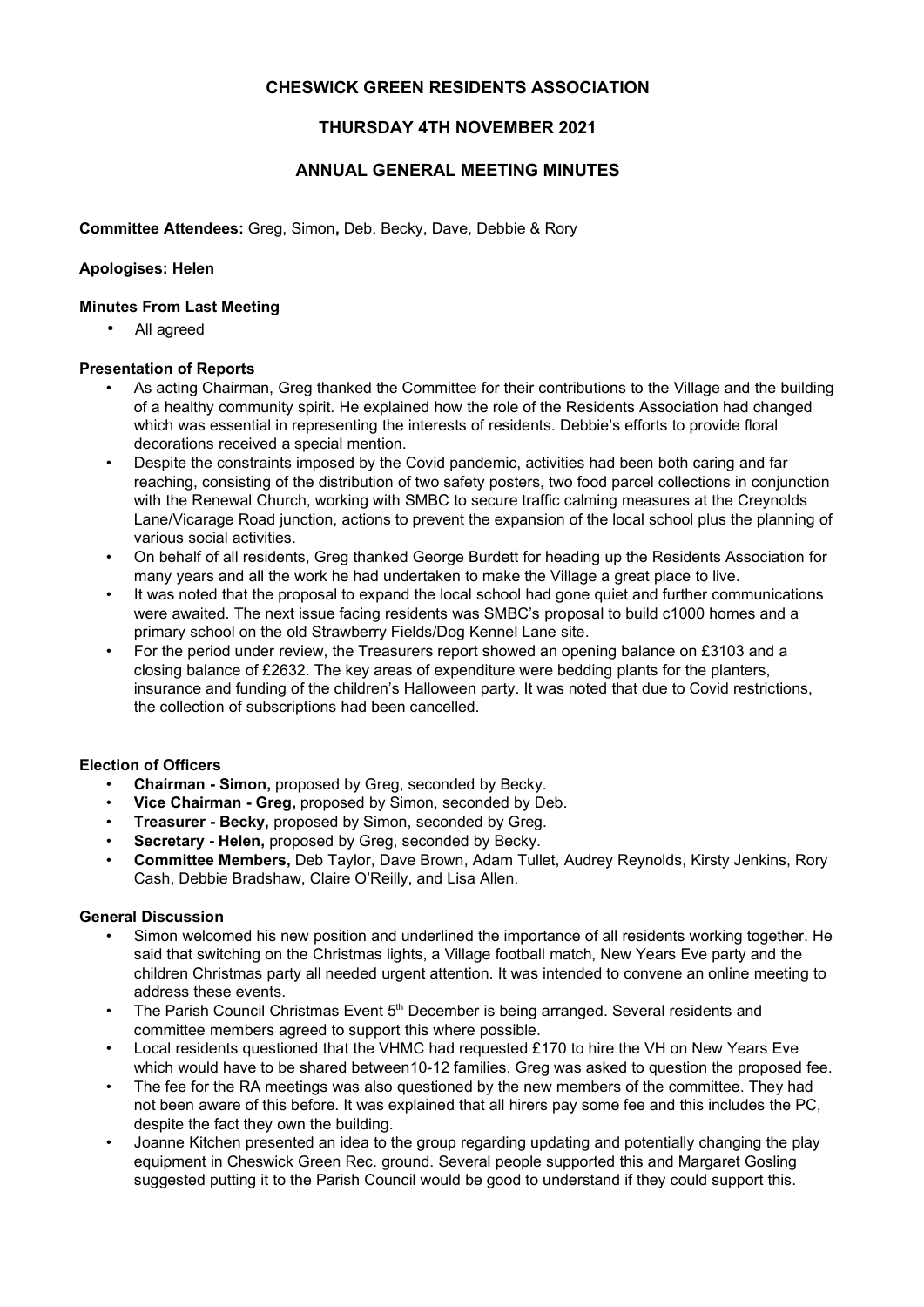• Lighting in the park was also discussed, this partially to do with the Firework display happening during the meeting for Charlie Jays memory. MG said some details had been gained on this in the past but suggested the PC could supply more information.

### Meeting finished at 9:45pm